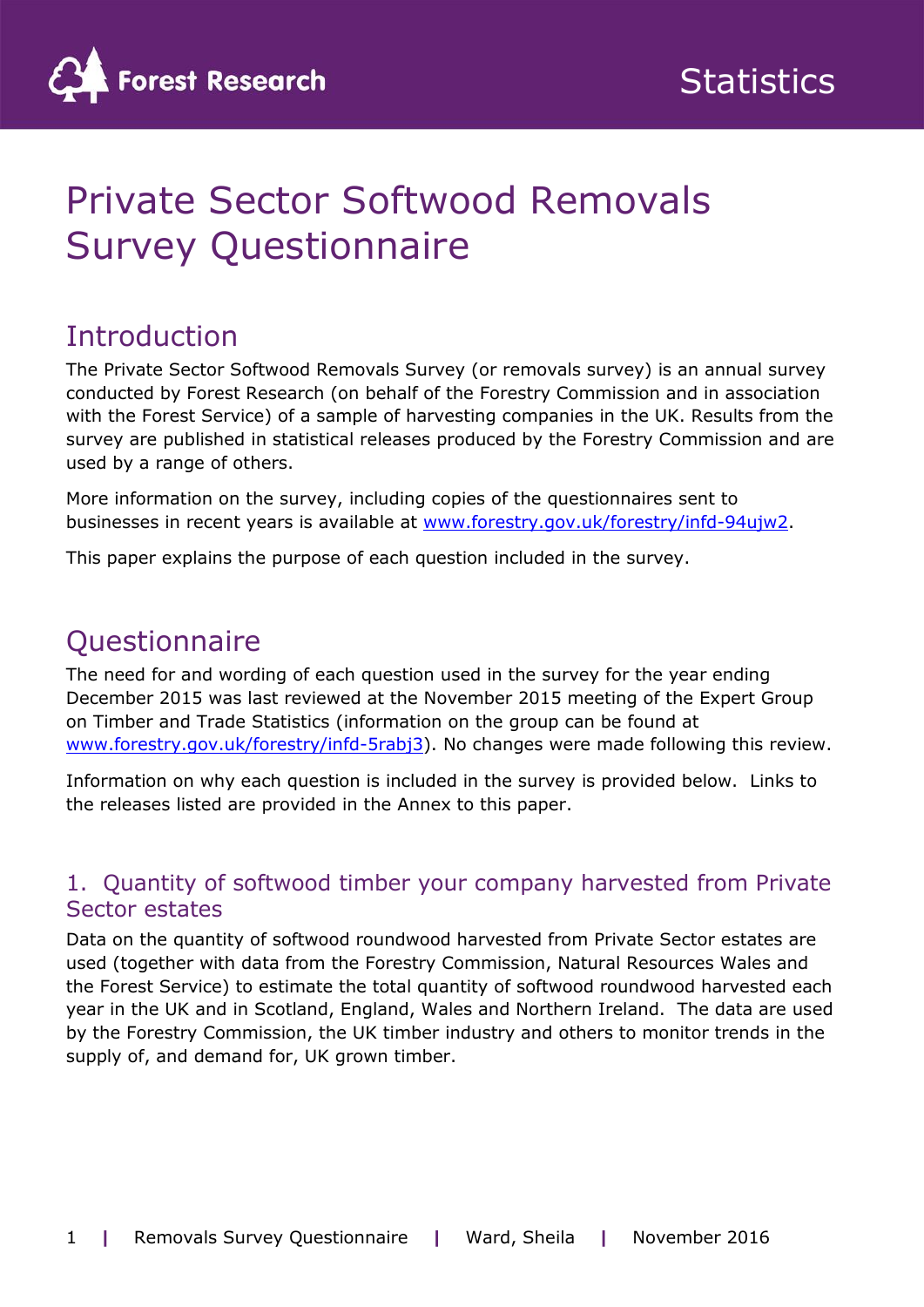

Results from the survey are reported in the following Forestry Commission statistical releases:

- Forestry Statistics (tables 2.1 and 2.2);
- Forestry Facts & Figures (tables on wood production); and
- UK Wood Production & Trade: provisional figures (table 1, for early, provisional results).

#### 2. UK volume harvested as required by plant health legislation

Data on the quantity of softwood harvested, as required by plant health legislation are used (together with data from the Forestry Commission, Natural Resources Wales and the Forest Service) to estimate the total quantity of softwood roundwood removed each year in the UK in compliance with plant health requirements. The data are used by the Forestry Commission, the UK timber industry and others to monitor trends in removals for plant health reasons.

Results from the survey are reported in the following Forestry Commission statistical releases:

- Forestry Statistics (section 2.1.1); and
- UK Wood Production & Trade: provisional figures (for early, provisional results).

#### 3. Woodfuel

Data on the quantity of softwood harvested that is sold for bioenergy are used (together with data from woodfuel suppliers and estimates by the Expert Group on Timber and Trade Statistics) to estimate the total quantity of softwood roundwood that is used directly for woodfuel in the UK (without further processing). The data are used by the Forestry Commission, the UK timber industry and others to monitor trends in the supply of, and demand for, UK grown timber.

Results from the survey are reported in the following Forestry Commission statistical releases:

- Forestry Statistics (tables 2.5 and 2.24); and
- UK Wood Production & Trade: provisional figures (table 2, for early, provisional results).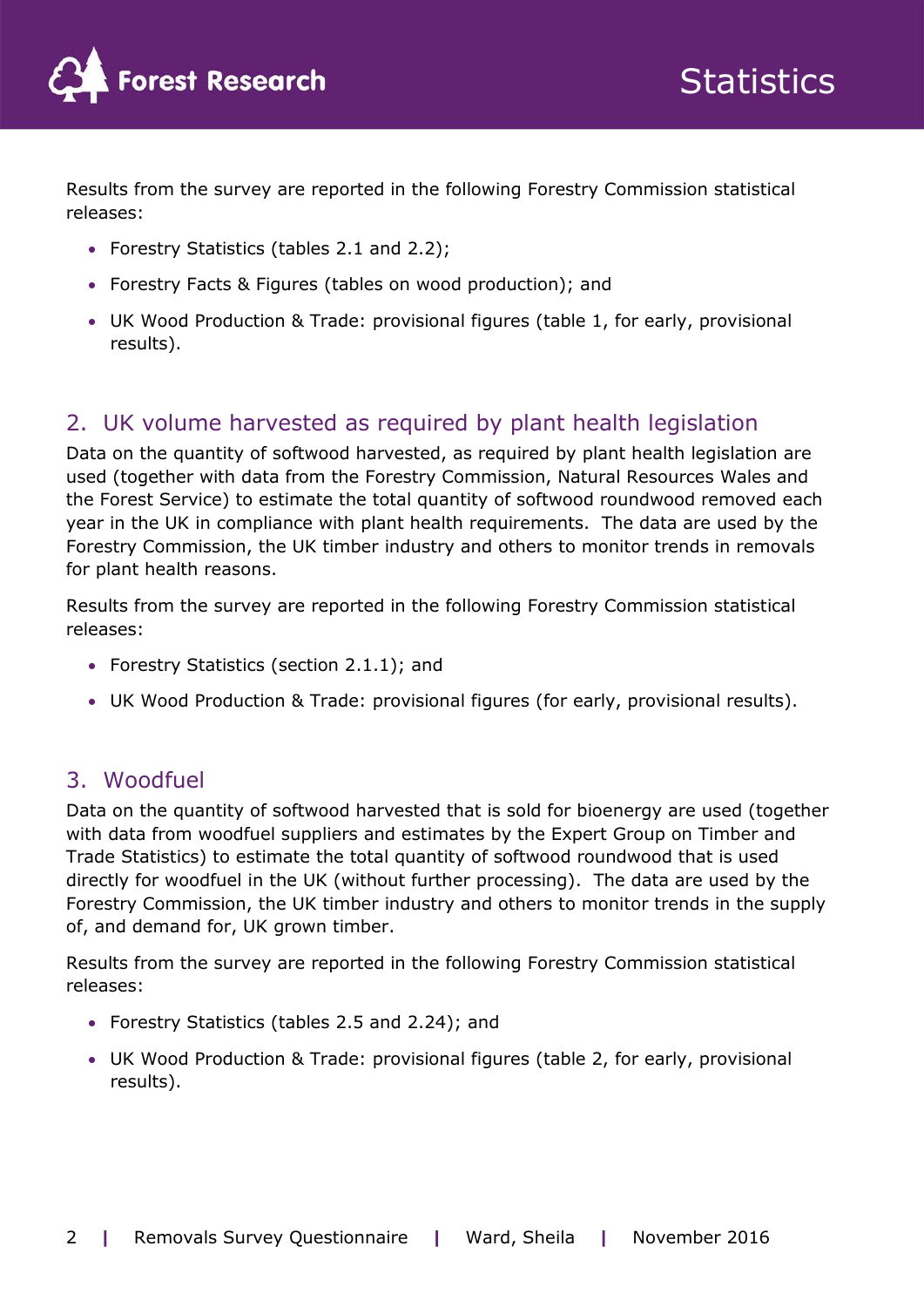

The results are also provided to international organisations:

- to Eurostat (the Statistical Office of the European Commission), the UN Economic Commission for Europe and the UN Food and Agriculture Organisation through the Joint Forest Sector Questionnaire, and to the UN Economic Commission for Europe through the Timber Forecast Questionnaire (Woodfuel production), for use in international statistics on wood production and trade; and
- to the UN Economic Commission for Europe through the Joint Wood Energy Enquiry, for use in international statistics on wood energy.

#### 4. Certification

Data on the quantity of softwood harvested from certified woodlands are used (together with data from the Forestry Commission, Natural Resources Wales and the Forest Service) to estimate the percentage of softwood roundwood removed each year in the UK that is from certified woodlands. The data are used by the Forestry Commission, the UK timber industry and others to monitor trends in certified timber.

Results from the survey are reported in Forestry Statistics (Table 2.28).

### Your views

In order to improve the statistics that we produce and to ensure that they remain relevant, we are interested in hearing from users of our statistics and respondents to our surveys.

If you wish to provide comments or suggestions for the removals survey questionnaire, please contact us at any time:

- by e-mail statistics@forestry.gsi.gov.uk
- by telephone 0300 067 5238

Sheila Ward IFOS - Statistics, Forest Research November 2016